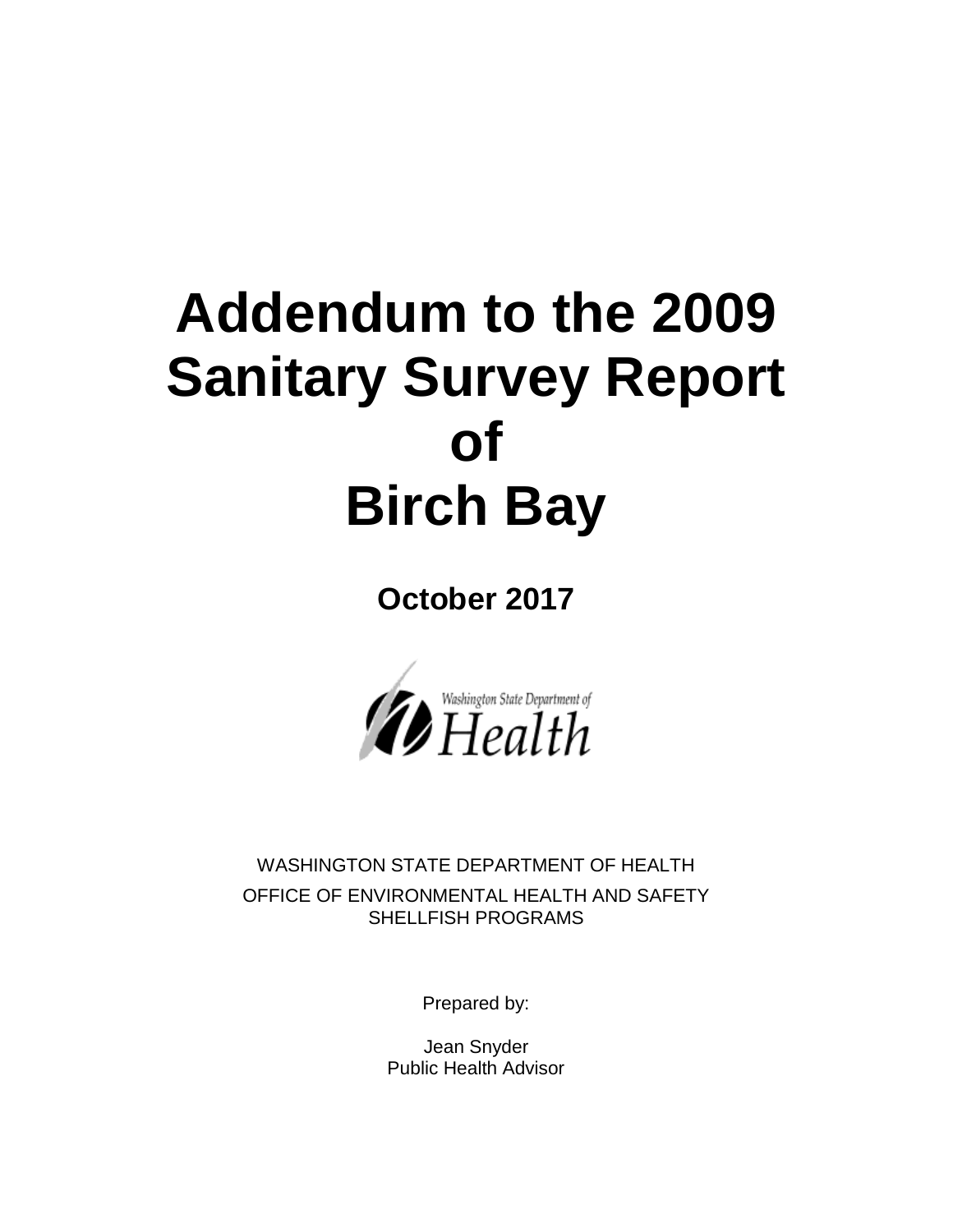## **Summary**

This sanitary survey addendum reclassifies 129 acres of commercial shellfish harvest area in Birch Bay at the mouth of Terrell Creek from Prohibited to Approved. An evaluation of the growing area found lower fecal coliform levels in Terrell Creek and extensive efforts by Whatcom County, Whatcom Conservation District, the Birch Bay Shellfish Protection District and many others to find fecal coliform pollution sources and implement fixes.

## **Description of Growing Area**

The Birch Bay Growing Area is a large embayment located on the northwest shore of Whatcom County in northern Puget Sound. Birch Bay is 2.5 miles wide and has approximately 9 miles of marine shoreline. Birch Bay consists of four classified public beaches, Point Whitehorn, Birch Bay State Park, North Terrell Creek, Birch Bay CP, and South Birch Point and two unclassified public beaches Cottonwood Beach Access and Cottonwood Park. Approximately 3,000 acres are classified Approved, 308 acres are Prohibited and 820 acres remain unclassified in the Birch Bay Growing Area. In 2008, the 129 acres around the mouth of Terrell Creek were downgraded in classification to Prohibited due to high fecal coliform levels in Terrell Creek. Map 1, page 2 shows the Birch Bay Growing Area, including the location of sampling stations, classifications and the area proposed for reclassification.

### **Pollution Source Survey**

Whatcom County Public Works Department (WCPW) samples 16 freshwater sample locations in the Terrell Creek watershed (11 on the mainstem and 5 tributaries) twice a month for fecal coliform (Map 2, page 4). Terrell Creek is approximately 8.7 miles long with seven tributaries consisting of drainage ditches, creeks, and Terrell Lake. The Creek originates at Terrell Lake and meanders approximately 7 miles before turning and paralleling the shoreline of Birch Bay for nearly 2 miles. The tributary sites are seasonal creeks with low to no flow during the dry season.

Table 1, page 3 provides water quality summary information for both last year and the last three years at the Terrell Creek watershed routine monitoring sites. Ten of the eleven mainstem sites are meeting the freshwater fecal coliform geometric mean standard (50 FC/100mL) for both the three year and one year time period. Only one mainstem site (Ter3.3) meets the 90<sup>th</sup> percentile portion (100 FC/100mL) of the standard for both the three year and one year time period, however seven sites met the 90<sup>th</sup> percentile standard for the last year. When comparing the last three years data to the last year, all eleven mainstem sites had lower geometric means and 90<sup>th</sup> percentiles during the last year showing improved water quality.

Three of the five tributary sample locations show a similar pattern of reduced fecal coliform levels (Table 1, page 3). Two sites (TribTerBC1 and TribFERN1) had higher geometric means and 90<sup>th</sup> percentiles during the last year. TribFern1 is a seasonal creek in the upper watershed that discharges upstream of Ter8.4. A windshield survey of small farms was recently completed in this drainage and bracket sampling, community outreach and technical assistance is planned in the wet season. TribTerBC1 is a small seasonal tributary discharging into Terrell Creek between Ter0.7 and Ter0.1\* and is included in the Terrell Creek Urban Area subwatershed plan. Pollution identification and correction efforts are planned in TribTerBC1 during the wet season.

Table 2, page 4, compares fecal coliform results at the mouth of Terrell Creek (Ter0.1) from the 2008 Shoreline Survey with the results from both last year and the last three years. The 2004-2007 Terrell Creek elevated fecal coliform levels led to the downgrade in classification to Prohibited in Birch Bay, but fecal coliform levels have decreased since 2008. The 90<sup>th</sup> percentile at site Ter0.1 was 354 FC/100mL in 2004-2007, decreased to 156 FC/100mL in 2014-2017 and finally met water quality standards this last year (2016-2017) at 79 FC/100mL. The geometric mean has also decreased from 40.2 FC/100mL (2004-2007) to 26.2 FC/100mL in 2016/2017.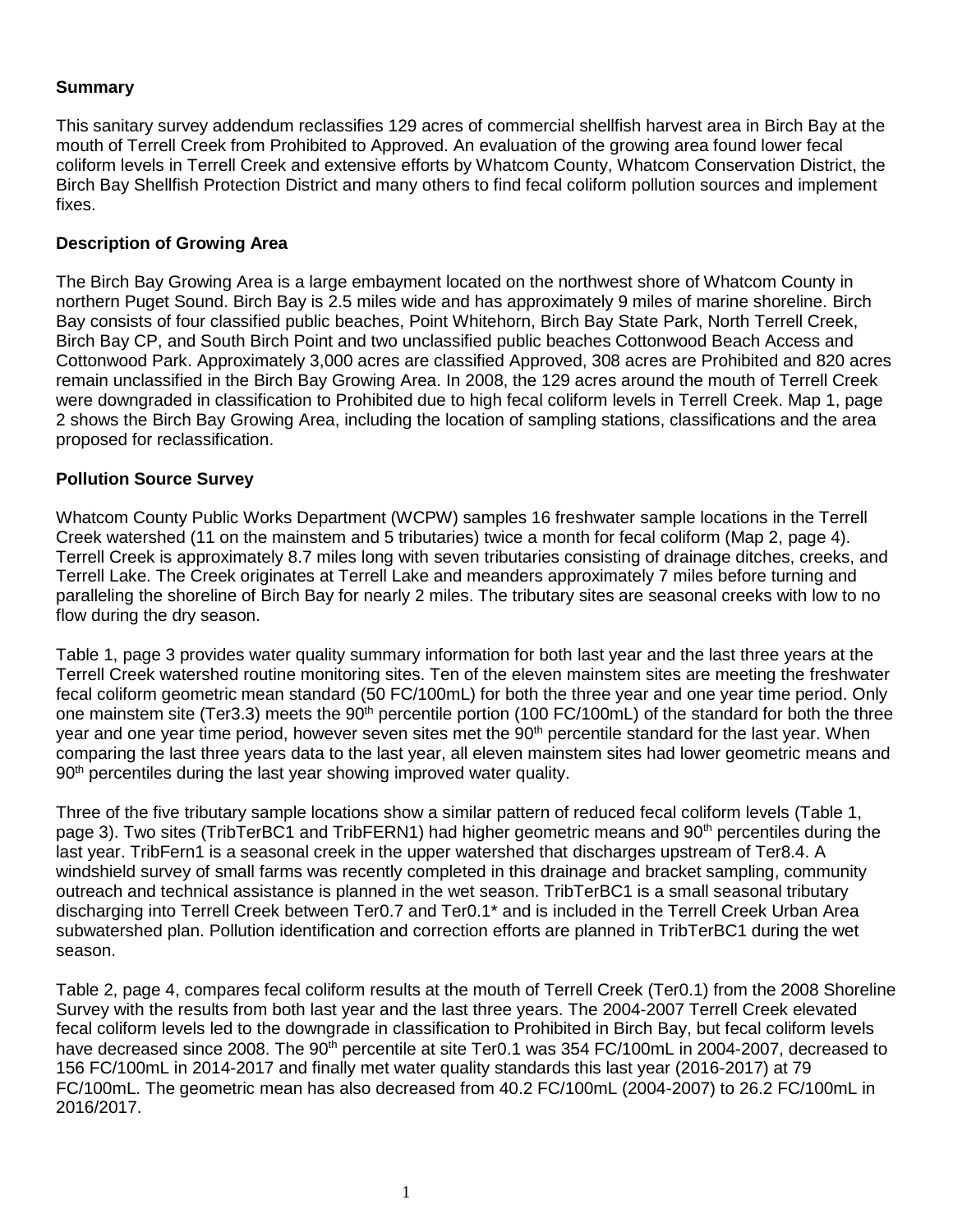

**Map 1.** Birch Bay Growing Area Classification and Marine Water Stations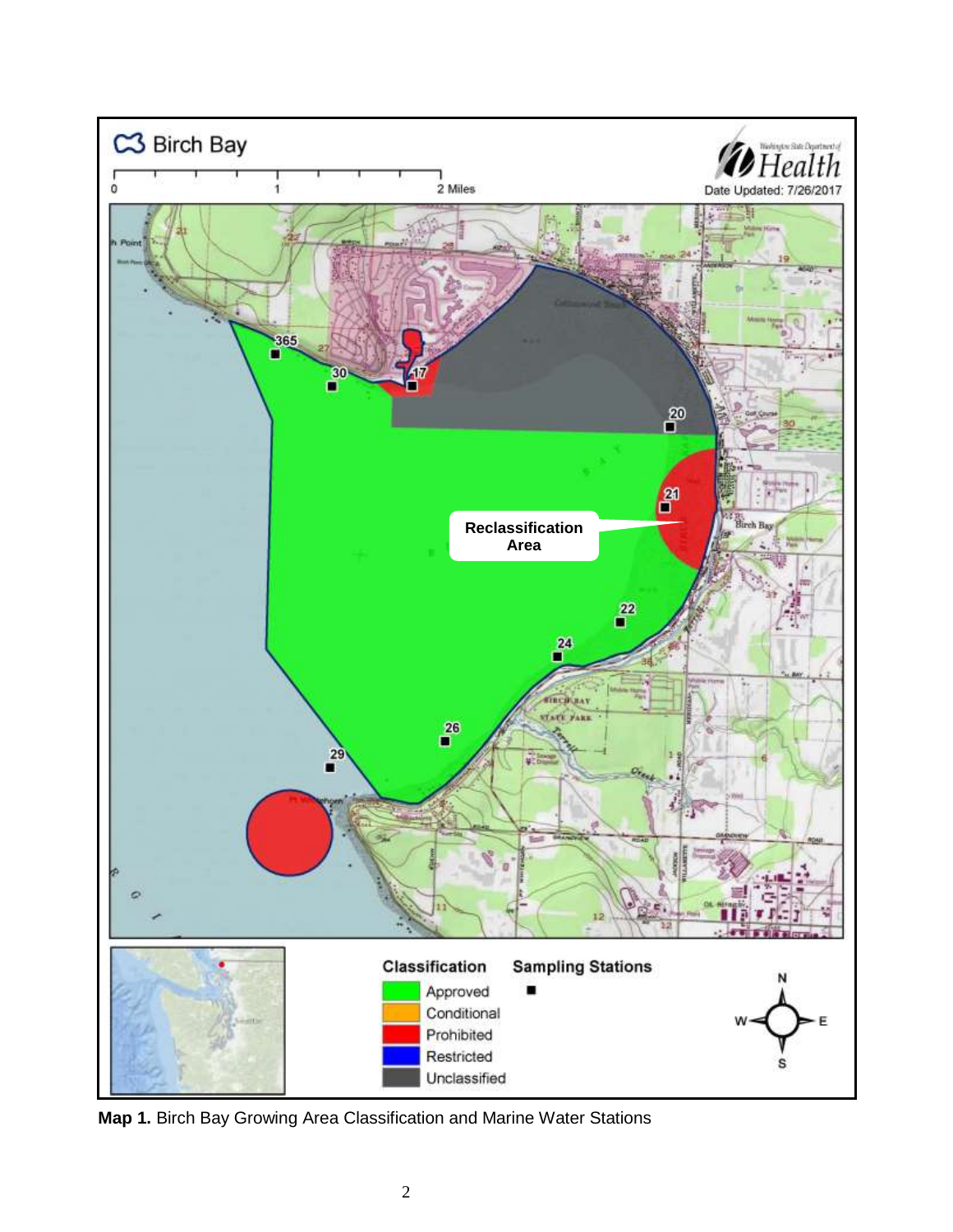|                        | Last Year Fecal Coliform (2016-17) |                                               |                                           |                             | Last Three Year Fecal Coliform (2014-17) |                                        |                                           |                             |  |  |  |
|------------------------|------------------------------------|-----------------------------------------------|-------------------------------------------|-----------------------------|------------------------------------------|----------------------------------------|-------------------------------------------|-----------------------------|--|--|--|
| <b>Site</b>            | Range                              | <b>Geometric</b><br><b>Mean</b><br>(FC/100mL) | 90 <sup>th</sup> percentile<br>(FC/100mL) | % exceeding<br>100 FC/100mL | Range                                    | <b>Geometric</b><br>Mean<br>(FC/100mL) | 90 <sup>th</sup> percentile<br>(FC/100mL) | % exceeding<br>100 FC/100mL |  |  |  |
| <b>Mainstem Sites</b>  |                                    |                                               |                                           |                             |                                          |                                        |                                           |                             |  |  |  |
| Ter <sub>0.1</sub>     | 2-637                              | 26.2                                          | 79                                        | 9.1                         | 2-637                                    | 34.9                                   | 156                                       | 14.5                        |  |  |  |
| Ter0.1*                | 2-470                              | 25.9                                          | 102                                       | 13.6                        | 2-691                                    | 27.3                                   | 102                                       | 11.4                        |  |  |  |
| Ter <sub>0.7</sub>     | 2-200                              | 21.8                                          | 98                                        | 9.1                         | 2-590                                    | 34.9                                   | 148                                       | 14.3                        |  |  |  |
| <b>Ter1.6</b>          | 2-928                              | 16.1                                          | 50                                        | 4.8                         | $2 - 2,100$                              | 34.2                                   | 354                                       | 18.8                        |  |  |  |
| <b>Ter1.9</b>          | $2 - 1,155$                        | 22.7                                          | 240                                       | 13.6                        | 2-4,400                                  | 54.3                                   | 480                                       | 30.4                        |  |  |  |
| <b>Ter3.3</b>          | $2 - 33$                           | 8.4                                           | 31                                        | 0.0                         | $2-1,028$                                | 13.8                                   | 74                                        | 7.1                         |  |  |  |
| <b>Ter5.0</b>          | 4-300                              | 29.0                                          | 280                                       | 20.0                        | $2 - 2,600$                              | 40.3                                   | 320                                       | 23.9                        |  |  |  |
| <b>Ter6.3</b>          | 2-320                              | 26.5                                          | 144                                       | 12.5                        | 2-14,100                                 | 47.1                                   | 292                                       | 27.1                        |  |  |  |
| <b>Ter6.9</b>          | $2 - 156$                          | 18.6                                          | 82                                        | 5.6                         | 2-3,300                                  | 25.7                                   | 156                                       | 17.6                        |  |  |  |
| <b>Ter7.8</b>          | $2 - 70$                           | 17.4                                          | 60                                        | 0.0                         | $2 - 7,300$                              | 33.1                                   | 470                                       | 19.6                        |  |  |  |
| Ter8.4                 | $2 - 60$                           | 12.3                                          | 42                                        | 0.0                         | $2 - 3,000$                              | 23.2                                   | 136                                       | 10.9                        |  |  |  |
| <b>Tributary Sites</b> |                                    |                                               |                                           |                             |                                          |                                        |                                           |                             |  |  |  |
| TribTerLP1             | $2 - 1,346$                        | 39.1                                          | 322                                       | 22.7                        | $2 - 2,400$                              | 71                                     | 751                                       | 41.2                        |  |  |  |
| TribTerBC2             | 2-3,000                            | 25.0                                          | 144                                       | 13.3                        | $2 - 3,000$                              | 35.4                                   | 182                                       | 20.5                        |  |  |  |
| TribTerBC1             | $2 - 1,755$                        | 98.5                                          | 620                                       | 46.2                        | $2 - 1,755$                              | 88.1                                   | 534                                       | 39.4                        |  |  |  |
| <b>TribFin0</b>        | 2-340                              | 30.8                                          | 180                                       | 15.4                        | $2 - 6,200$                              | 58.2                                   | 1,080                                     | 28.9                        |  |  |  |
| TribFern1              | $7-2,400$                          | 137.1                                         | 1,001                                     | 53.8                        | 2-3,700                                  | 98.9                                   | 1,416                                     | 39.5                        |  |  |  |

**Table 1.** Whatcom County Public Works Department Freshwater Monitoring Summary Fecal Coliform Data from the Terrell Creek Watershed

The standard for Extraordinary Primary Contact Recreation is fecal coliform geometric mean not greater than 50 organisms / 100 mL with an 90th percentile not greater than 100 organisms / 100 mL. The above table shows bacteriological results in relation to program standards.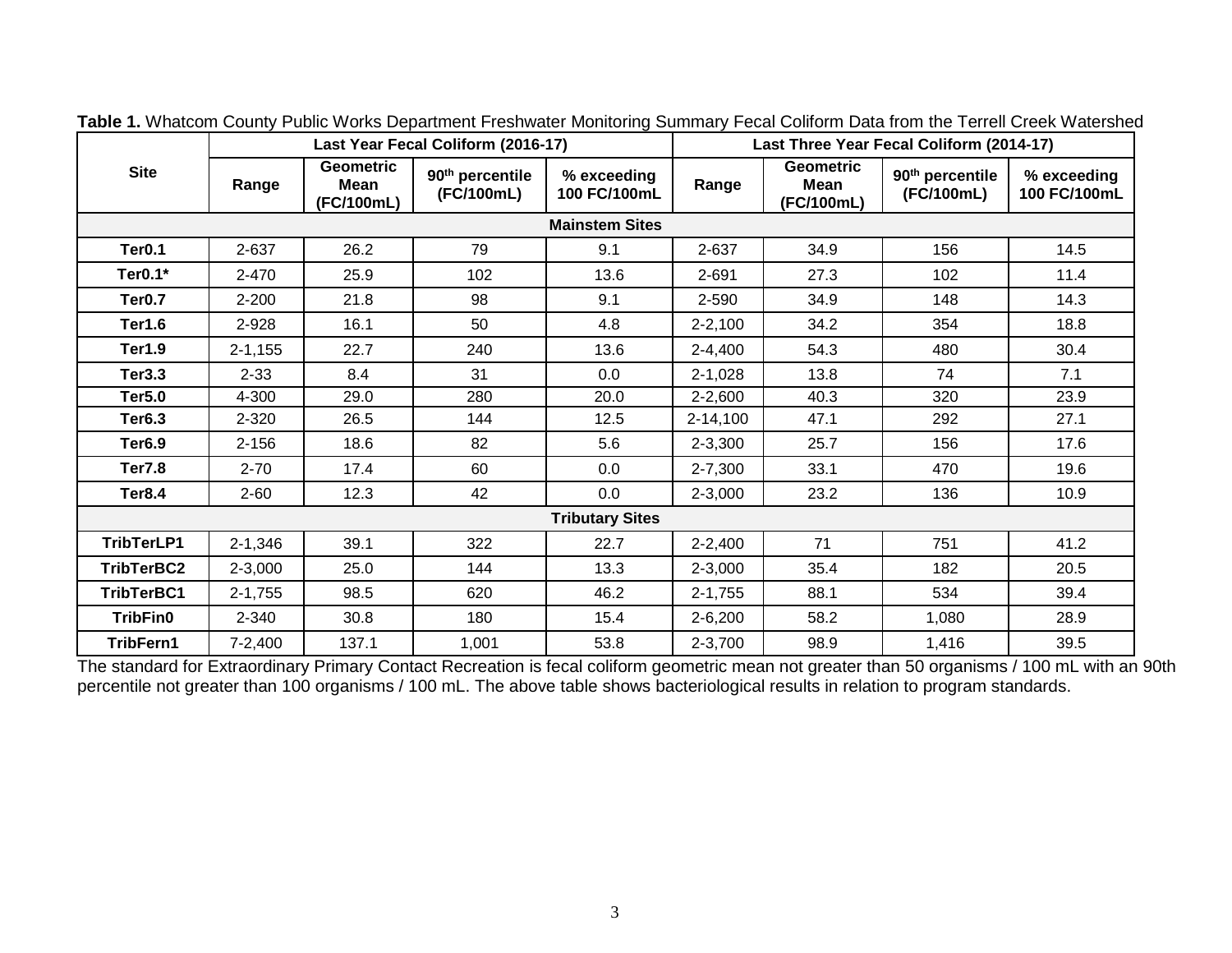

**Map 2.** Whatcom County Public Works Department Freshwater Monitoring Sites in the Terrell Creek Watershed

|                             | $(2004 - 2007)$ | $(2014 - 2017)$ | $(2016 - 2017)$ |
|-----------------------------|-----------------|-----------------|-----------------|
| Number of<br>Samples        | 22              | 36              | 12              |
| Minimum                     | < 1.8           | 2.0             | 2.0             |
| Maximum                     | 520             | 637             | 637             |
| Geometric Mean              | 40.2            | 34.9            | 26.2            |
| 90 <sup>th</sup> Percentile | 354             | 156             | 79              |

**Table 2.** Comparison of Fecal Coliform) Results (FC/100mL) at the Mouth of Terrell Creek (Ter0.1)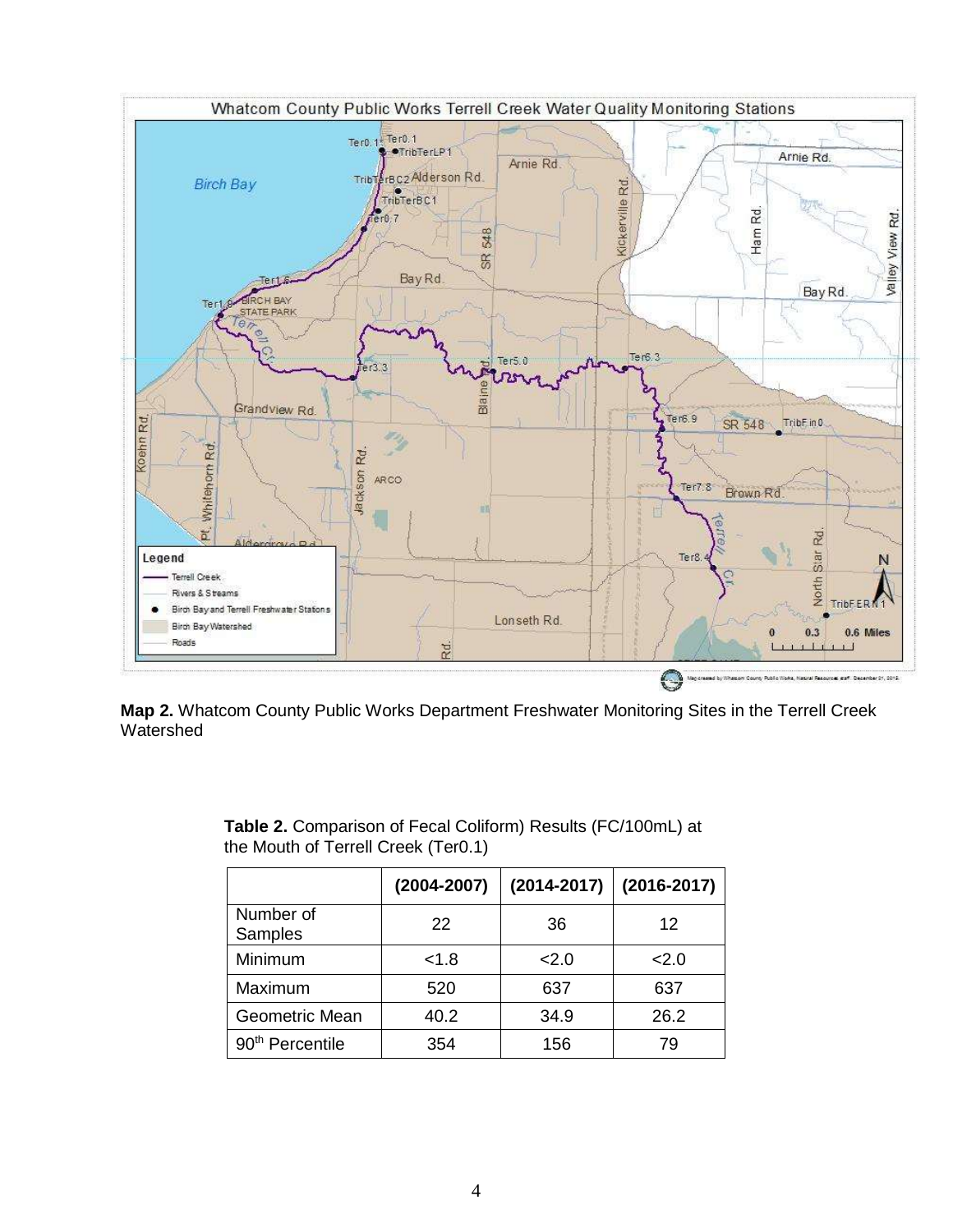In 2015, the Leisure Park drainage (TribTerLP1) was identified with elevated fecal coliform levels during the dry season with low flows. In the spring 2016, a human sewage scent trained dog was used to investigate this drainage and the dog alerted along the lower portion of the tributary. The WCPW conducted follow up bracket sampling of the drainage to find the potential pollution sources. The side sewer as-built and home permits were reviewed in this watershed. A dye study of the sewage system was completed at one property with incomplete records and was determined to be working properly. In the spring 2017, Microbial Source Tracking analysis was completed for human biomarkers at an upper and lower site on the Leisure Park drainage. No human or pet sources were identified and both the geometric mean and  $90<sup>th</sup>$  percentile were lower in 2016-17 versus the last three years.

The overall improvements in fresh water quality in Terrell Creek was in response to efforts by Whatcom County Public Works Department (WCPW), the Birch Bay Watershed and Aquatic Resources Management District (BBWARM), the Whatcom County Conservation District (WCD), state agencies, and the Birch Bay Shellfish Protection District to reduce bacteria loading in the watershed. The WCPW and WCD received EPA grant funding from 2010 to 2015 to implement a Terrell Creek Landowner Stewardship Program (part of the Chums of Terrell Creek) which provides technical assistance to assess non-dairy agricultural activities, septic system maintenance and operation practices, and fixes identified fecal coliform problems. This program included 48 landowner contacts, 26 farms assessed, 5,729 feet of exclusion fencing installed, 5 manure storage facilities installed, 4 heavy use areas installed or enhanced, 56,630 feet of riparian area improved and protected and over 27,000 native plants established. Additionally nine septic systems were inspected with three repaired and two replaced through the Stewardship Program through a partnership with the Whatcom County Health Department.

Whatcom County Health Department continues to implement their onsite septic system operation and maintenance program, which requires system evaluations of all property transfers and notifications are mailed to landowners as a reminder for regular system inspections. From 2015 – 2017, six onsite septic systems were repaired and three systems were connected to sewer. In addition, a variety of stormwater management actives are implemented throughout the Birch Bay urban area as parts of the BBWARM program and Whatcom County's NPDES Phase II Municipal Stormwater Permit. From 2015 to date, 827 inspections were completed, 298 of those inspections required maintenance actions, and 323 catch basins were cleaned; 42 repaired and 1 replaced.

In January 2014, a small dairy had a manure discharge event in Terrell Creek as a result of poor management. This discharge entered the Kickerville Road ditch in the upper portion of the watershed and impacted bacterial levels in Terrell Creek from site Ter6.3 (creek mile 6.3) downstream to the mouth of the creek. In response, Washington State Department of Agriculture (WSDA) and WCD worked with the dairy operator to identify problems and necessary changes in management practices. To rule out other sources of pollution from adjacent properties, Whatcom County Health Department repaired/replaced two septic systems and one small farm received technical assistance from WCD resulting in improved manure management.

After the 2014 dairy discharge event, WSDA increased their site visits and identified a manure application with discharge to Brown Road ditch in November 2015. It was not confirmed that the discharge to Brown Road ditch reached Terrell Creek. The WSDA has conducted more frequent inspections of the dairy facility along with water quality sampling to determine compliance with a settlement agreement from the 2014 discharge. While the facility and operational issues remained from 2014-2017, no substantial discharge has been documented since the spring of 2014. Currently, the small dairy is no longer operating, but still has a few animals. The WCPW and WSDA intends to continue monitoring this area and respond to any changes in the farm's operations.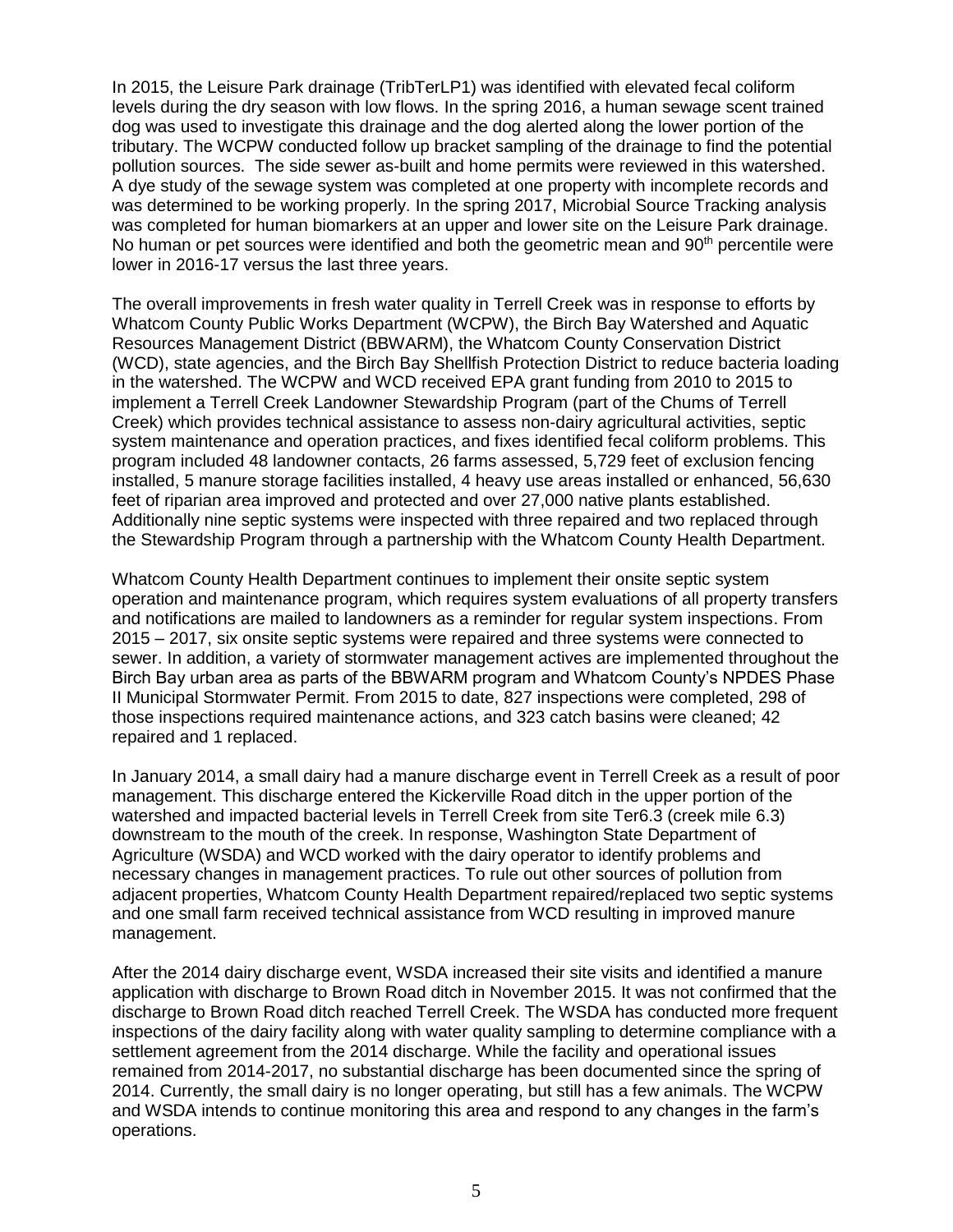#### **Water Quality Studies**

Table 3, page 7 summarizes and provides individual fecal coliform results from the last 30 water samples collected at Marine Water Station 21. Marine Water Station 21 easily meets the National Shellfish Sanitary Program standard for an Approved classification with an estimated 90<sup>th</sup> percentile of 10.0 FC/100mL. Elevated bacterial levels in marine samples are infrequent and random under normal conditions.

#### **Conclusions**

As a result of improvements in fresh water quality in Terrell Creek and pollution identification and correction actions in the watershed this report recommends reclassifying 129 acres of the Birch Bay Growing Area at the mouth of Terrell Creek from Prohibited to Approved. Map 3, on page 8, displays the proposed classification change.

The GPS coordinates for the reclassified Approved area are as follows:

A radius of 670 yards extending in each shoreline direction from the mouth of Terrell Creek, which is located at 48.9265º N, 122.7454º W.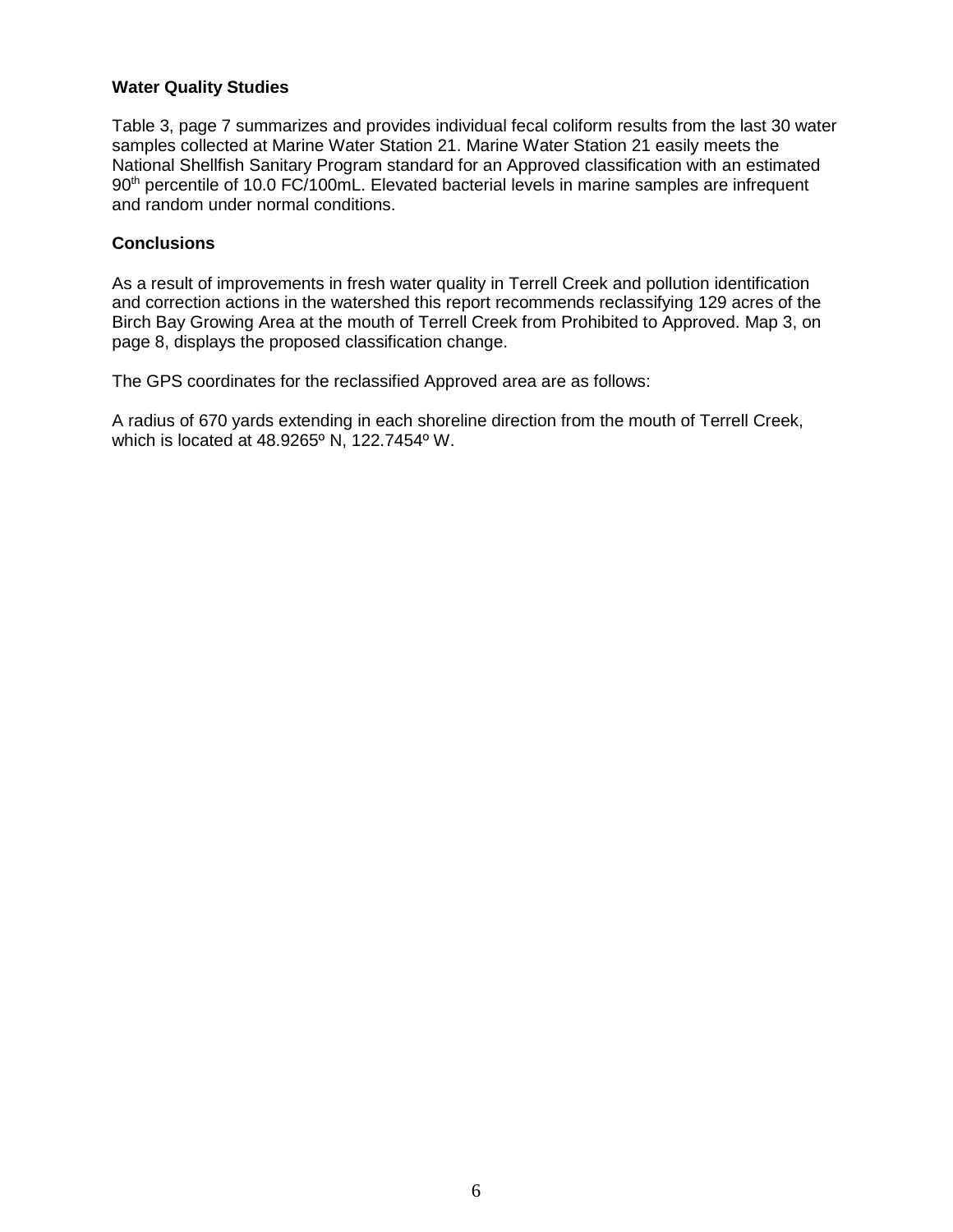# **Table 3.** Individual Sample Results for Marine Water Station 21 in Birch Bay

# **Station 21**

Classification: Prohibited Meets Standard\*: Yes Total Samples: 30

 Range (FC/100 mL): 1.7 – 49.0 GeoMean (FC/100mL): 3.0 E90th (FC/100mL): 10.0

| Sample<br>Date | Event<br>Type | Time  | <b>Tide</b> | Surface Water<br>Temperature | Salinity<br>(ppt) | <b>Fecal Coliform</b><br>(FC/100mL) |
|----------------|---------------|-------|-------------|------------------------------|-------------------|-------------------------------------|
| 10/23/2012     | Regulatory    | 10:53 | Flood       | 9                            | 32                | 2.0                                 |
| 12/11/2012     | Regulatory    | 11:01 | Flood       | $\overline{7}$               | 30                | 11.0                                |
| 02/21/2013     | Regulatory    | 15:22 | Ebb         | $\overline{7}$               | 30                | 7.7                                 |
| 04/04/2013     | Regulatory    | 12:57 | Ebb         | 11                           | 30                | 6.8                                 |
| 06/18/2013     | Regulatory    | 10:28 | Flood       | 17                           | 25                | $\overline{1.7}$                    |
| 08/14/2013     | Regulatory    | 11:25 | Flood       | 19                           | 25                | 1.7                                 |
| 10/15/2013     | Regulatory    | 11:44 | Flood       | 11                           | 30                | 1.7                                 |
| 12/10/2013     | Regulatory    | 14:06 | Ebb         | 6                            | 30                | 4.5                                 |
| 01/22/2014     | Regulatory    | 13:25 | Ebb         | 8                            | 30                | 23.0                                |
| 03/11/2014     | Regulatory    | 12:18 | Flood       | $\overline{9}$               | 28                | 1.7                                 |
| 05/06/2014     | Regulatory    | 10:49 | Ebb         | 12                           | 30                | 2.0                                 |
| 09/03/2014     | Regulatory    | 10:31 | Flood       | 16                           | 27                | 2.0                                 |
| 09/17/2014     | Regulatory    | 11:17 | Flood       | $\overline{14}$              | 30                | 1.7                                 |
| 11/19/2014     | Regulatory    | 13:55 | Flood       | 10                           | 25                | 1.7                                 |
| 02/03/2015     | Regulatory    | 11:56 | Flood       | $\boldsymbol{9}$             | 15                | 2.0                                 |
| 03/31/2015     | Regulatory    | 13:39 | Flood       | $\overline{11}$              | 30                | 7.8                                 |
| 06/09/2015     | Regulatory    | 10:50 | Flood       | 17                           | 20                | 4.5                                 |
| 08/24/2015     | Regulatory    | 14:05 | Flood       | 19                           | 25                | 1.7                                 |
| 10/20/2015     | Regulatory    | 13:16 | Ebb         | 13                           | 30                | 49.0                                |
| 12/01/2015     | Regulatory    | 12:20 | Ebb         | 8                            | 30                | 1.7                                 |
| 01/20/2016     | Regulatory    | 09:54 | Flood       | $\overline{8}$               | 32                | 4.5                                 |
| 03/29/2016     | Regulatory    | 11:38 | Ebb         | 11                           | 30                | 1.7                                 |
| 05/03/2016     | Regulatory    | 10:07 | Ebb         | 15                           | 24                | 1.7                                 |
| 07/28/2016     | Regulatory    | 15:20 | Ebb         | $\overline{21}$              | 20                | 2.0                                 |
| 09/14/2016     | Regulatory    | 11:12 | Flood       | 17                           | 26                | 1.7                                 |
| 11/09/2016     | Regulatory    | 11:35 | Flood       | 12                           | 27                | 22.0                                |
| 02/08/2017     | Regulatory    | 14:21 | Flood       | 4                            | 28                | 1.7                                 |
| 04/05/2017     | Regulatory    | 10:38 | Flood       | 9                            | 27                | 1.7                                 |
| 06/21/2017     | Regulatory    | 15:09 | Flood       | $\overline{17}$              | 20                | 1.7                                 |
| 08/30/2017     | Regulatory    | 15:06 | Flood       | 19                           | 23                | 1.7                                 |

\*The standard for approved shellfish growing waters is fecal coliform geometric mean not greater than 14 organisms / 100 mL with an estimated 90th percentile not greater than 43 organisms / 100 mL. The above table shows bacteriological results in relation to program standards.